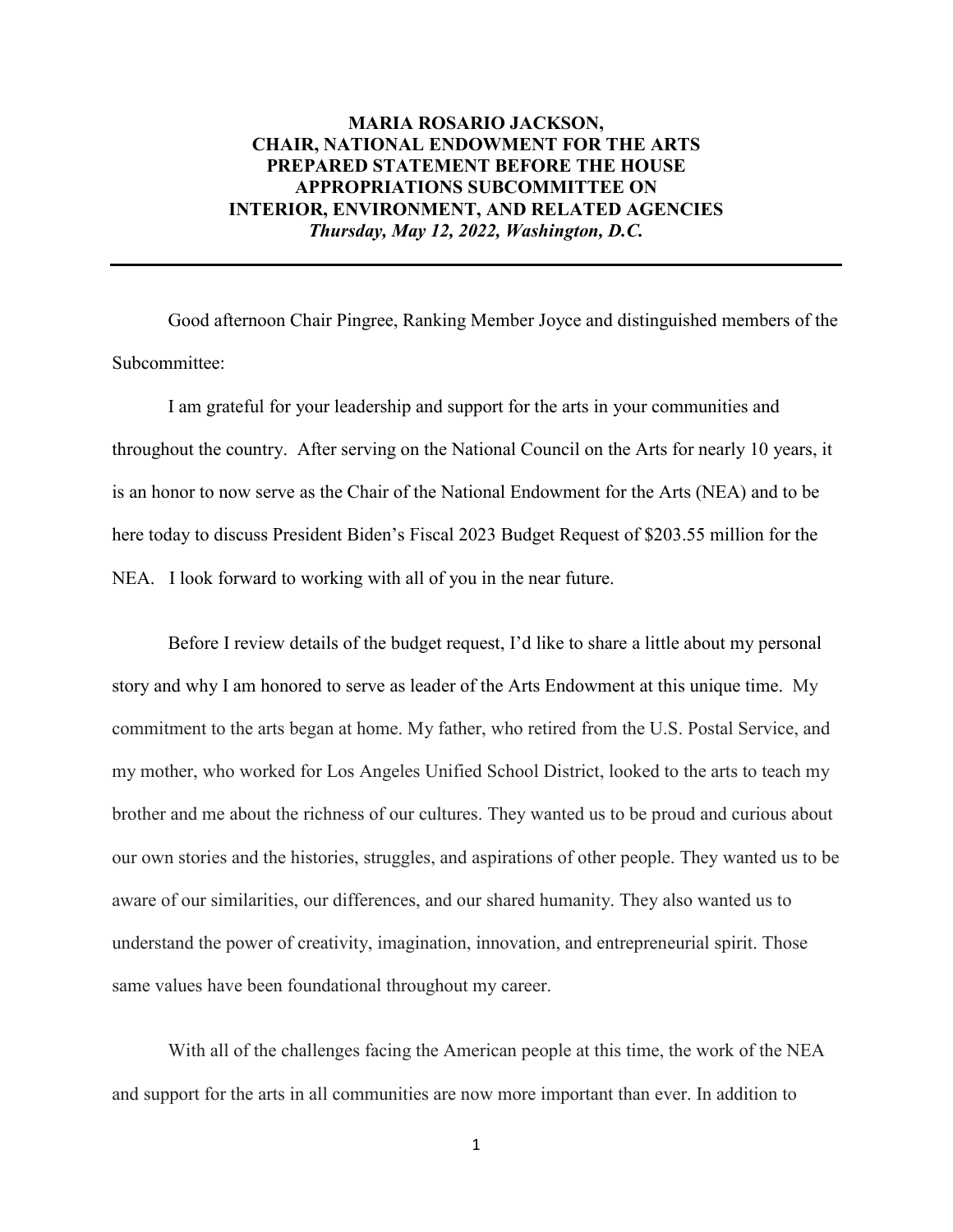serving as an economic engine, arts and creativity are essential to improving our children's education and to the wellbeing and health of our nation. For these reasons, advancing equity in and access to the arts is critically important.

The NEA is a grantmaker but it is also a collaborator, convener, connector and catalyst a national resource. Forty percent of all NEA grantmaking dollars are distributed through the Regional Arts Organizations and State Arts Agencies. These allocations create multiple opportunities for organizations to apply for federal funds in ways that maximize access to all kinds and sizes of organizations.

The NEA is a small but mighty federal agency. All 435 congressional districts benefit annually from NEA awards. But in order to respond to the continued tremendous need throughout the arts sector, we must do more. This budget will increase investments in grant programs and initiatives that have a direct and tangible benefit in communities; greater ability to engage with organizations regardless of size or zip code; and additional strategies that promote the health and wellbeing of all people.

 I want to work with each of you to ensure your constituents have access to all that the Arts Endowment has to offer. Whether in rural areas or urban centers, all Americans should have the ability to participate in the arts as well as to make, teach and engage with the arts—in other words, to lead artful lives and reach their full potential.

## **Serving as an Economic Engine**

As you know, the arts serve as an economic engine in your communities and throughout the country. In a March 2022 study conducted by the Bureau of Economic Analysis, in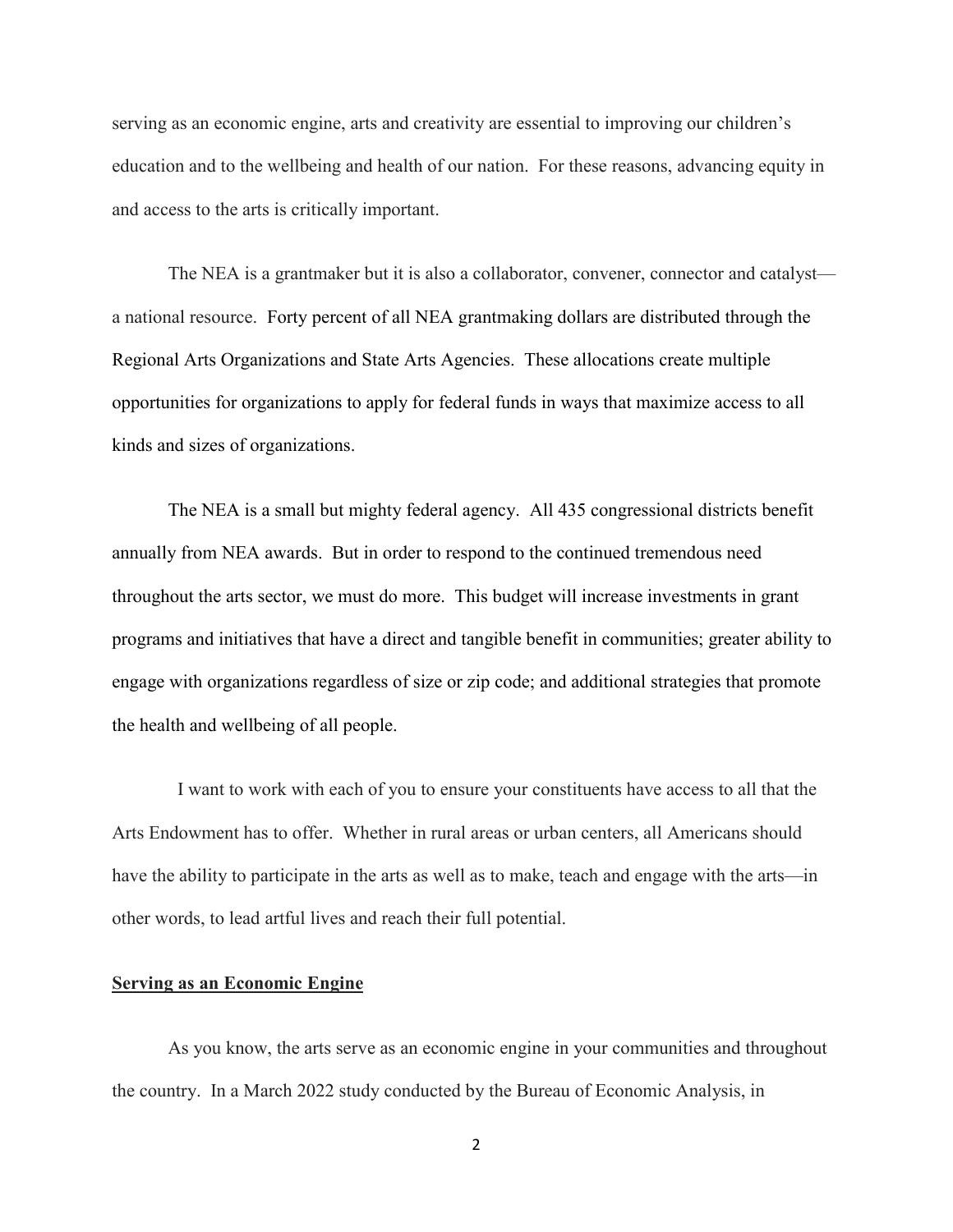partnership with the NEA, arts and cultural economic activity accounted for 4.2 percent of gross domestic product (GDP), or \$876.7 billion, in 2020.<sup>[1](#page-2-0)</sup> I am sure it will not surprise you to learn that arts presenters and the performing arts saw some of the steepest declines in production across the entire economy in [2](#page-2-1)020.<sup>2</sup> After adjusting for inflation, the value added by performing arts presenters—that is, performance venues, including festivals—fell by 73 percent between 2019 and 2020.<sup>[3](#page-2-2)</sup> Over the same period, the value added by performing arts organizations—such as music, dance, and theater groups—fell by 51 percent.<sup>[4](#page-2-3)</sup> More than 600,000 salaried workers left the arts and cultural sector—or were forced out.<sup>[5](#page-2-4)</sup> We're talking about workers in arts education, museum workers, artists, writers, performers, and many others kinds of behind-thescenes personnel. Many more self-employed artists and business owners in the cultural field suffered hard financial hits as well. It is clear from this snapshot alone that while the arts have great power to fuel our economy, because of continued uncertainty the sector requires significant support.

### **COVID Response**

As you know, in response to the pandemic, the NEA received CARES Act funding of \$75 million and American Rescue Plan (ARP) funding of \$135 million. As part of the American Rescue Plan, the NEA distributed \$52 million to the six Regional Arts Organizations (RAOs) and 56 State Arts Agencies (SAAs) and Jurisdictional Arts Agencies for sub-granting. The NEA also awarded \$20.2 million to 66 local arts agencies in 38 states for subgranting. And lastly, the

 $\overline{\phantom{a}}$ 

<span id="page-2-0"></span><sup>1</sup> National Endowment for the Arts, The U.S. Arts Economy in 2020: A National Summary Report, March 2022. https://www.arts.gov/sites/default/files/NationalReportCompliantMarch11.pdf

<span id="page-2-1"></span> $<sup>2</sup>$  Id.<br> $<sup>3</sup>$  Id.</sup></sup>

<span id="page-2-2"></span>

<span id="page-2-3"></span> $4$  Id.

<span id="page-2-4"></span> $5$  Id.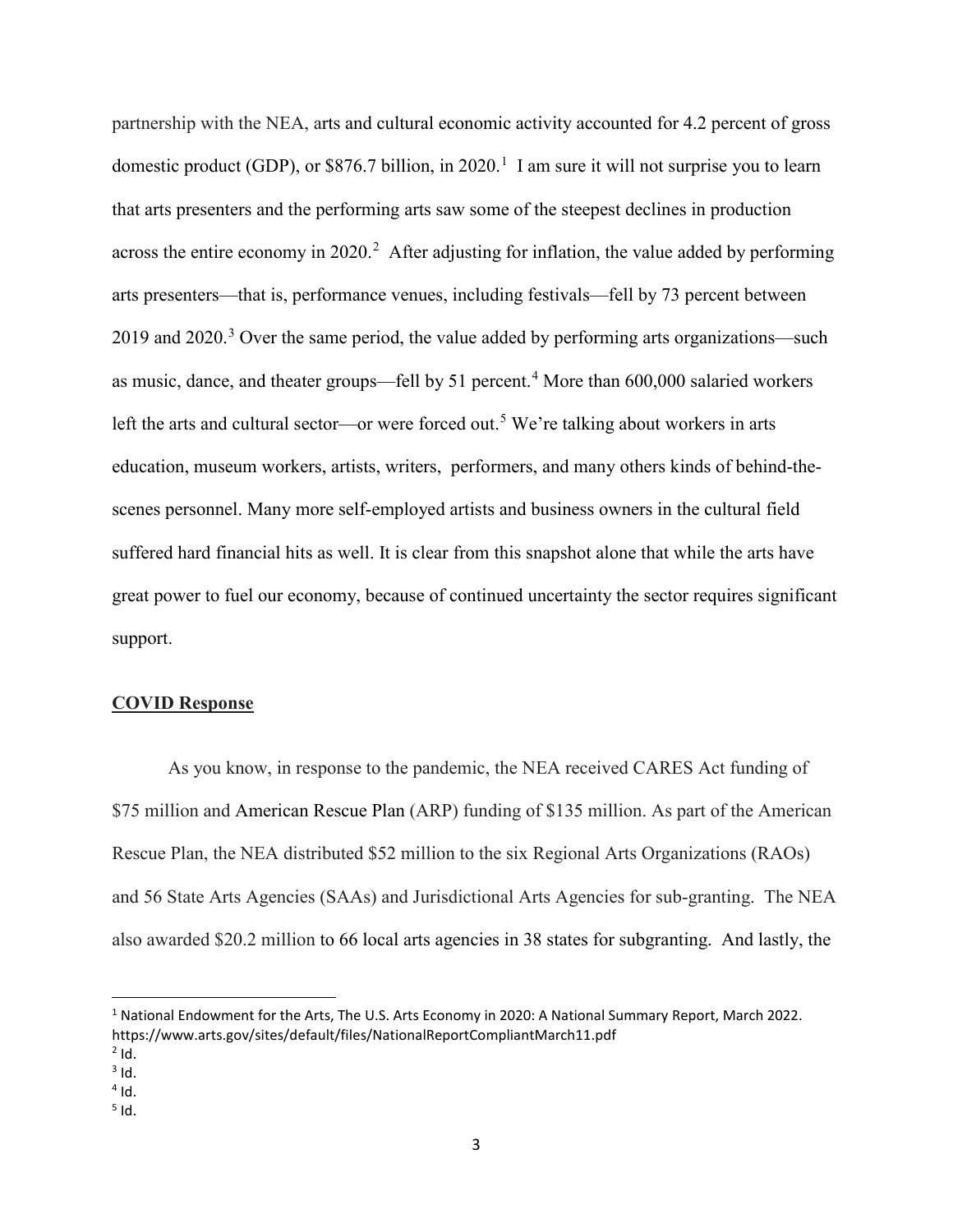Arts Endowment approved grants totaling \$57.95 million to 569 arts organizations in all 50 states, Puerto Rico, the U.S. Virgin Islands, and District of Columbia. This approach allowed for significant investments in entities with the greatest proximity to and familiarity with the needs of the arts sector at state and local levels across the country.

Also, in early 2021, in response to impacts of the pandemic, the NEA's Office of Research & Analysis identified common practices among arts groups across the nation that had successfully reopened their doors to the public.<sup>[6](#page-3-0)</sup> In addition to this research, the NEA held a successful webinar to share the findings and to promote the exchange of new ideas and common experiences. Now, in keeping with a new five-year research agenda, we will continue to support studies and the development of evidence-based tools for the sector as it confronts post-pandemic realities and other current and emerging challenges.<sup>[7](#page-3-1)</sup>

### **FY2023 Budget**

 $\overline{\phantom{a}}$ 

The President's FY 2023 budget request of \$203.55 million builds upon past investments in the arts and recognizes the NEA's critical role in supporting American communities. This Budget will help us better address the vulnerabilities in the arts field revealed in the last few years. Historically, 40 percent of the NEA's grantmaking funds are allocated to State Arts Agencies and Regional Arts Organizations. Consistent with this practice, this Budget provides \$64 million to these groups. The Budget includes funding for grant programs such as Grants for Arts Projects (which includes programs in 15 disciplines from dance and theater to visual arts and design), Challenge America (an entry point for new and/or small organizations) and Our

<span id="page-3-0"></span><sup>6</sup> National Endowment for the Arts, The Art of Reopening: A Guide to Current Practices Among Arts Organizations During COVID-19, January 2021. https://www.arts.gov/sites/default/files/The%20Art-of-Reopening.pdf <sup>7</sup> National Endowment for the Arts, Research Agenda, December 2021.

<span id="page-3-1"></span>https://www.arts.gov/sites/default/files/NEA-research-agenda-12.21.pdf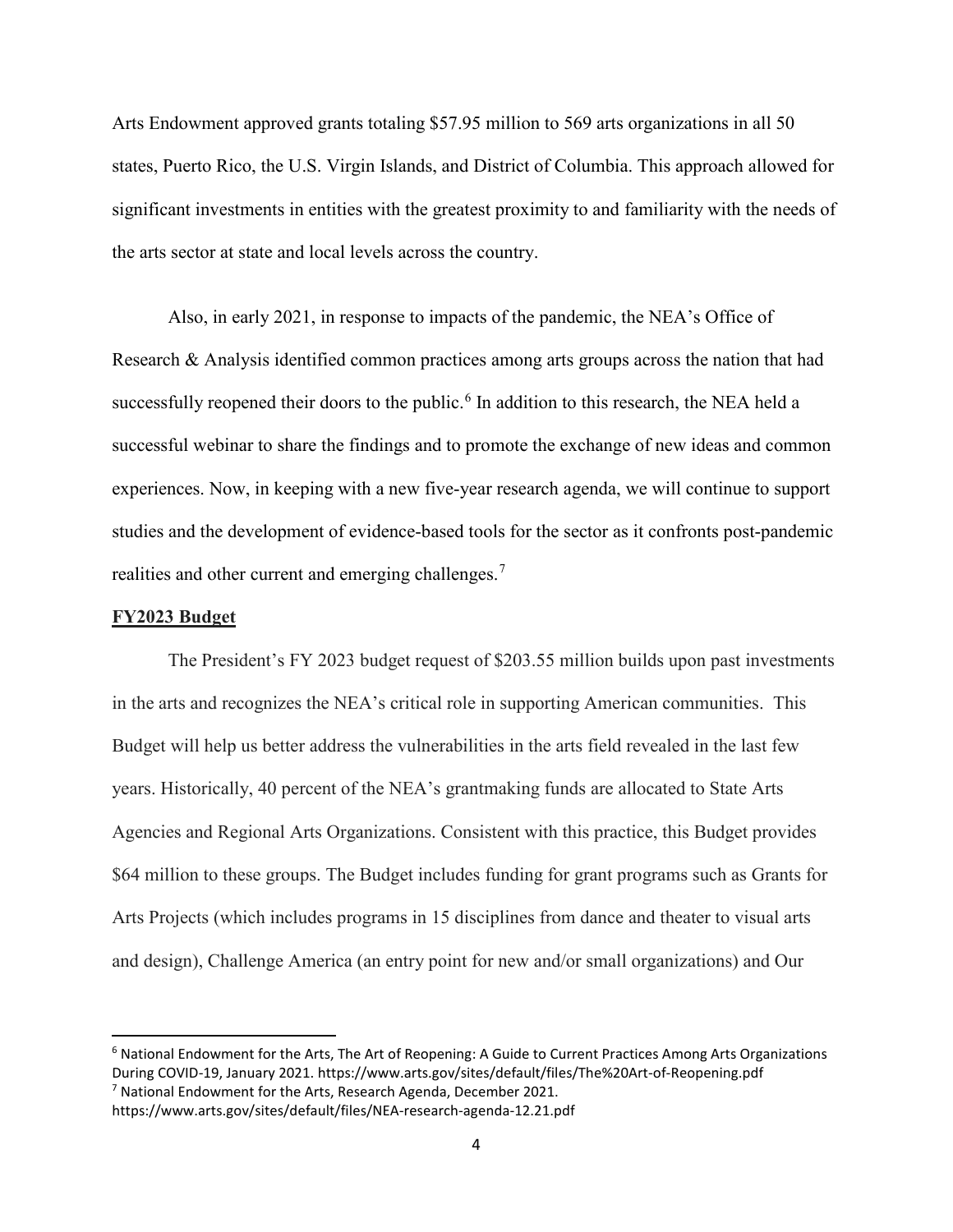Town (the intersection of arts, culture, and design to strengthen communities) providing needed resources to local arts communities.

By statute, the NEA provides direct funding to individuals only through literature fellowships, Jazz Masters, and the National Heritage Fellowships. The NEA supports creative opportunities for young people through programs such as Poetry Out Loud, a national poetry recitation competition, and the Musical Theatre Songwriting Challenge, helping students to turn their musical visions into fully-realized songs ready for the stage. While creating unique, impactful artistic experiences, these programs also contribute to building confidence and life skills that help propel our young people in myriad ways that benefit us all.<sup>[8](#page-4-0)</sup> The Mayors' Institute on City Design and the Citizen's Institute on Rural Design assist those in urban and rural areas to engage in design methods to address pressing community concerns and challenges—helping leaders and public servants to do their strongest, smartest and most impactful work.

To fulfill the Arts Endowment's mission, the Budget also funds new critical full-time positions including a Chief Diversity Officer position and additional staff for advancements in community engagement strategies and application management to support a larger and growing applicant pool that is more diverse by every measure.

### **Improving Our Children's Education and Wellbeing and Health of Our Nation**

l

I have alluded mostly to the significant economic impact of the arts sector. I would now like to turn your attention to some other benefits that are at the core of NEA's mission. The NEA's Arts Education funding focuses on increasing knowledge and skills in the arts to help

<span id="page-4-0"></span><sup>&</sup>lt;sup>8</sup> National Endowment for the Arts, Line by Line: Transforming Student Lives and Learning with the Art of Poetry, May 2020. https://www.arts.gov/impact/research/publications/line-line-transforming-student-lives-and-learningart-poetry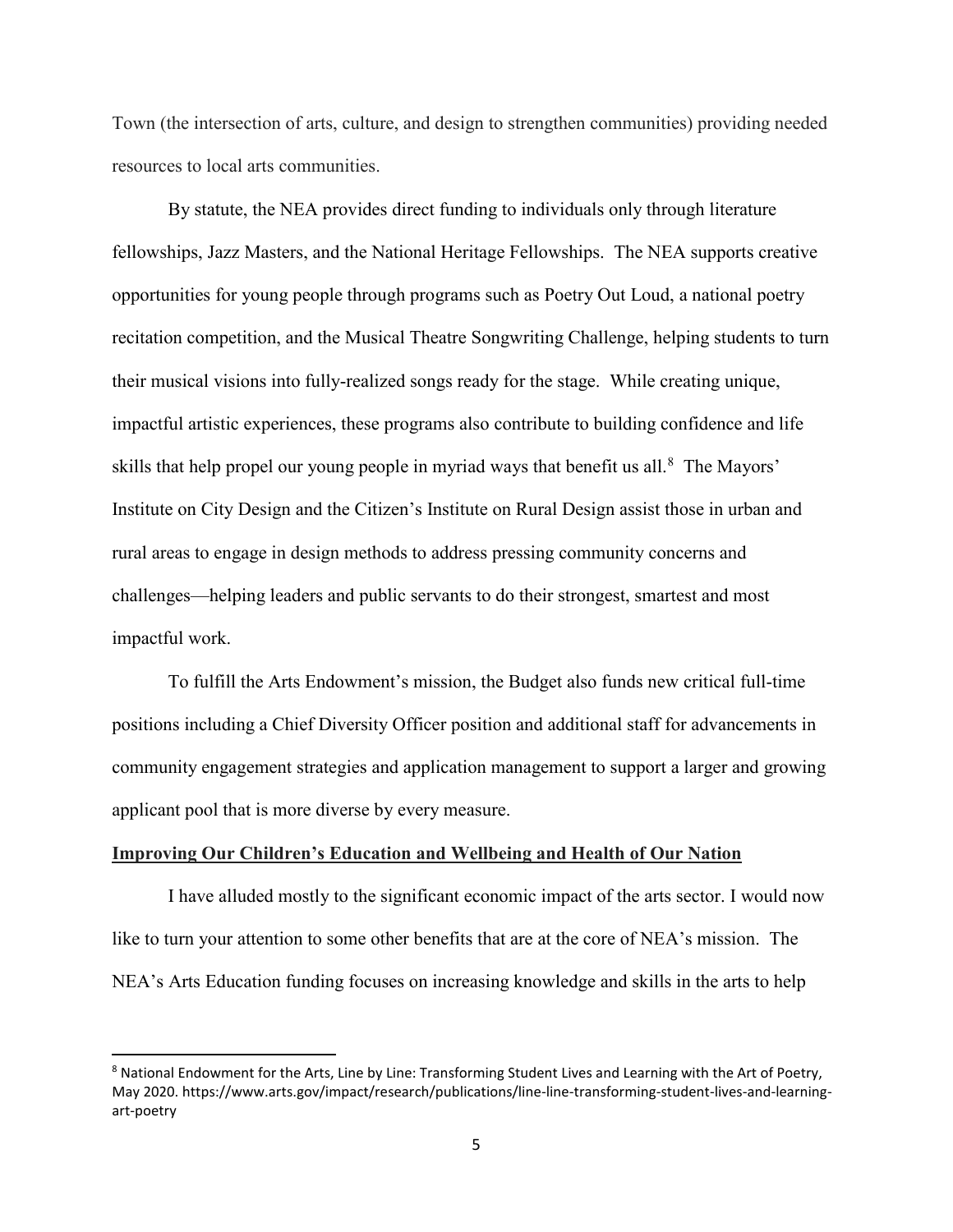students reach their full potential. This grant program is focused on pre-kindergarten through 12th-grade students, the educators who support them, and the schools, communities and ecosystems that serve them. By supporting dance, music, theater, visual arts, literary arts, media arts and design education for all students, we help to close the opportunity gap for students who have the least access to the arts.

Much research suggests that students from low economic backgrounds, as well as students of color, are more likely to attend schools without quality arts education programs.<sup>[9](#page-5-0)</sup> NEA-supported arts education programs play a significant role in equalizing educational opportunities. There is also evidence of how arts education programs support social and emotional learning needs of students and have positive impacts on the wellness of young people. $10$ 

One of the many things that I am especially excited about is the growing body of work that the Arts Endowment is advancing at the intersection of arts and health. The NEA is constantly gathering and sharing evidence of what works. For example, NEA Research Labs are exploring the arts' ability to treat chronic pain, to improve longitudinal health outcomes in the general population, to help delay cognitive decline among older adults, and to foster social and emotional development in early childhood. The Arts Endowment is partnering with the National Institutes of Health to promote rigorous research about music and health, and we have established the Sound Health Network, a national resource center to share this knowledge more widely and to connect neuroscientists and health practitioners with musicians and music therapists.

 $\overline{\phantom{a}}$ 

<span id="page-5-0"></span><sup>&</sup>lt;sup>9</sup> American Academy of Arts and Sciences, The Case for Arts Education, 2021. [https://www.amacad.org/publication/case-for-arts-education/section/2.](https://www.amacad.org/publication/case-for-arts-education/section/2)<br><sup>10</sup> National Endowment for the Arts, The Arts in Early Childhood: Social and Emotional Benefits of Arts

<span id="page-5-1"></span>Participation, December 2015. https://www.arts.gov/sites/default/files/arts-in-early-childhood-dec2015-rev.pdf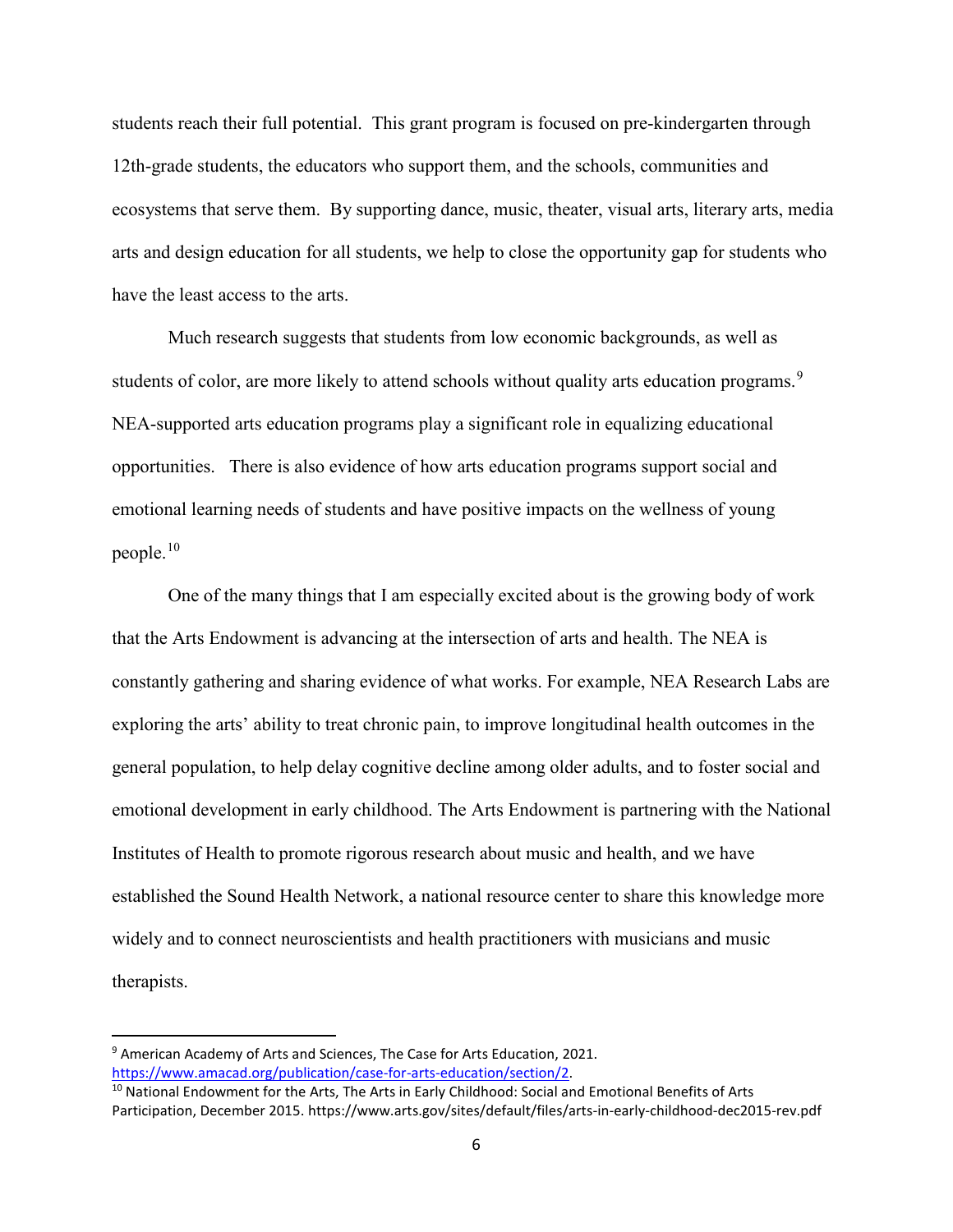It also includes our work with Creative Forces, the NEA's military healing arts network which, as you may know, is an initiative of the Arts Endowment in partnership with the U.S. Departments of Defense and Veterans Affairs. Focused on military and veteran populations exposed to trauma, as well as their families and caregivers, the program places creative arts therapies at the core of patient-centered care at clinical sites throughout the country, including telehealth services, and increases access to community arts activities to promote health, wellness, and quality of life.

This network of in-person and virtual services extends support for current and former creative arts therapies' patients and their families as they transition from treatment in a clinical setting to arts programming in their community. Creative Forces has supported research and evaluation on how creative arts therapies have helped service members deal with trauma as part of an integrated care model.

The program has expanded to include support for trauma-exposed military-connected populations in both clinical and community settings. In the future, the NEA will continue to monitor this work and assess how these successful practices can be applied to other impacted populations.

#### **Advancing Equity and Access**

Arts, culture, and design play essential roles towards more inclusive and equitable communities. This happens in countless ways ranging from building bridges among cultures and fostering mutual respect for all, to helping equip people to enter jobs and meaningful careers and creating opportunity rich communities, towns and cities.

This budget will build on already successful engagement efforts with [Historically Black](https://www.arts.gov/node/75221)  [Colleges and Universities](https://www.arts.gov/node/75221) and tribal communities, as well as increased outreach to Hispanic

7